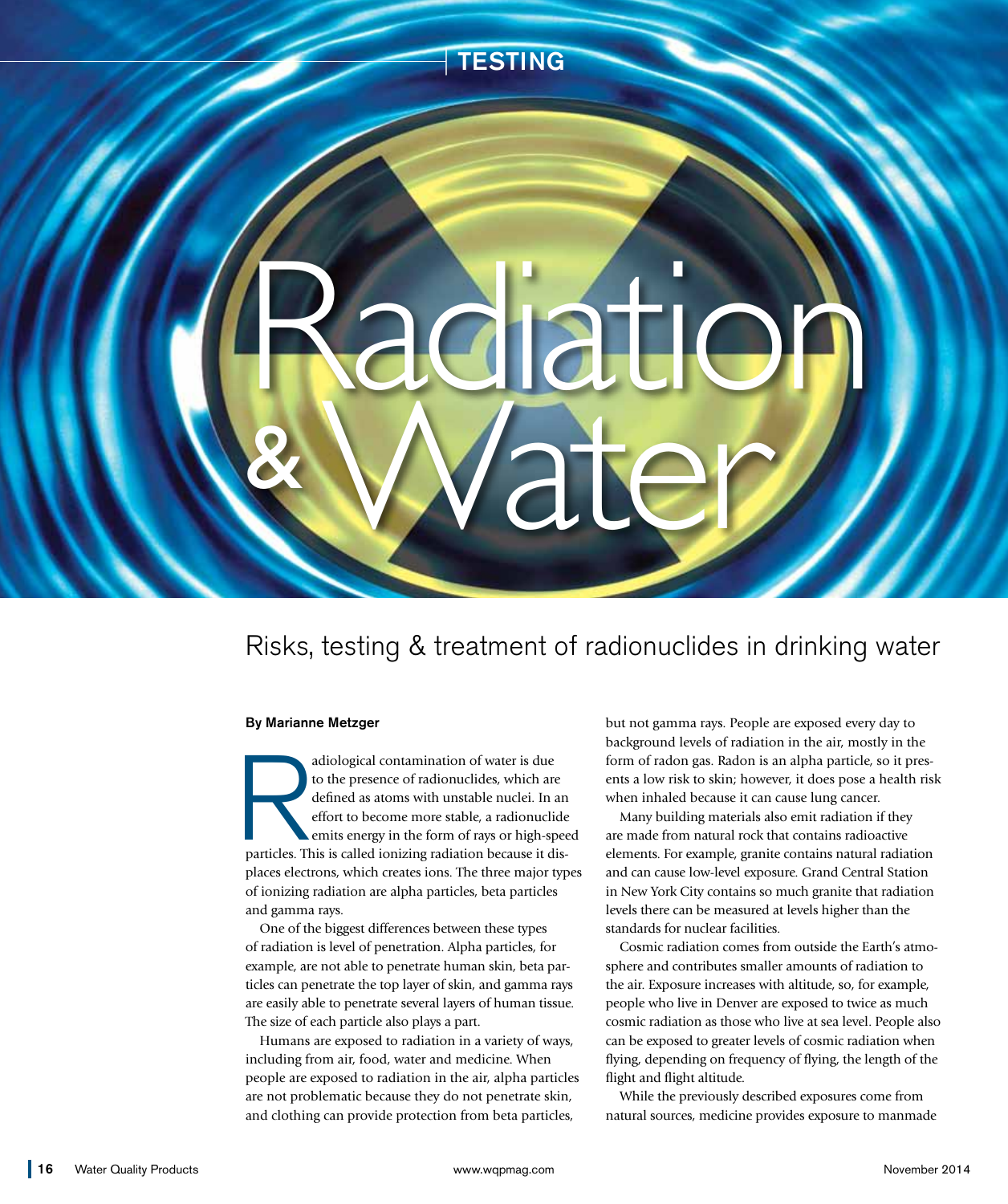radiation. Procedures that diagnose disease, including X-rays, CT scans and mammograms, all use radiation and result in low levels of exposure. Radiation also is used in the treatment of diseases such as cancer, and these treatments can contribute to higher levels of radiation exposure. The benefits of using radiation in medicine typically outweigh the risks associated with exposure.

Radionuclides in water and food can present a greater health risk because the radiation is actually ingested, meaning it can damage internal tissue. All plants and animals contain some level of radiation, mostly in the form of potassium-40 and radium-226. Foods that contain 3,000 picocuries per kg or more of potassium-40 include bananas, Brazil nuts, carrots, lima beans, white potatoes and red meat. Brazil nuts also contain a significant level of radium-226, so they are considered the most radioactive food.

Radionuclides also are present in water in varying amounts from natural sources within the Earth or due to releases from nuclear power plants or laboratories. Water from wells, for example, can be exposed to rock formations that can contribute radiologicals like uranium, radium and thorium. All water on Earth contains some level of radiation. In recent years, there has been increased concern over radiation levels in oceans following the Fukushima Daiichi nuclear disaster that occurred in Japan in 2011, as cesium-134 is now being found in the Pacific Ocean.

#### Radiation in Drinking Water

Although all water contains some level of radiation, the type and amount are dependent on a variety of factors. The most common naturally occurring alpha particles in rocks and soil are radium-226, uranium-238, radon-222, polonium-210 and lead-206. The primary beta particles typically are manmade, like strontium-90, but some are naturally occurring, like potassium-40. Some of the decay products from radon also emit beta particles. Higher levels of radiological contaminants can be found in groundwater near mining operations or areas where rock and soil have been disturbed.

Alpha particle emitters are more dangerous when inhaled or ingested, as they can expose human organs and tissues to radiation, causing biological damage that increases the risk of cancer. Beta particles can penetrate the skin and actually cause burns. They also can be detrimental when ingested, causing more damage because they are smaller and can penetrate tissues more deeply, resulting in more damage at the cellular level.

Public water supplies are tested and treated to meet U.S. Environmental Protection Agency (EPA) standards for radiologicals under the Safe Drinking Water Act. Homeowners who use private wells as their water sources may not know what level of radiation is present in their water, because most do not test for radiological



**Write in 759**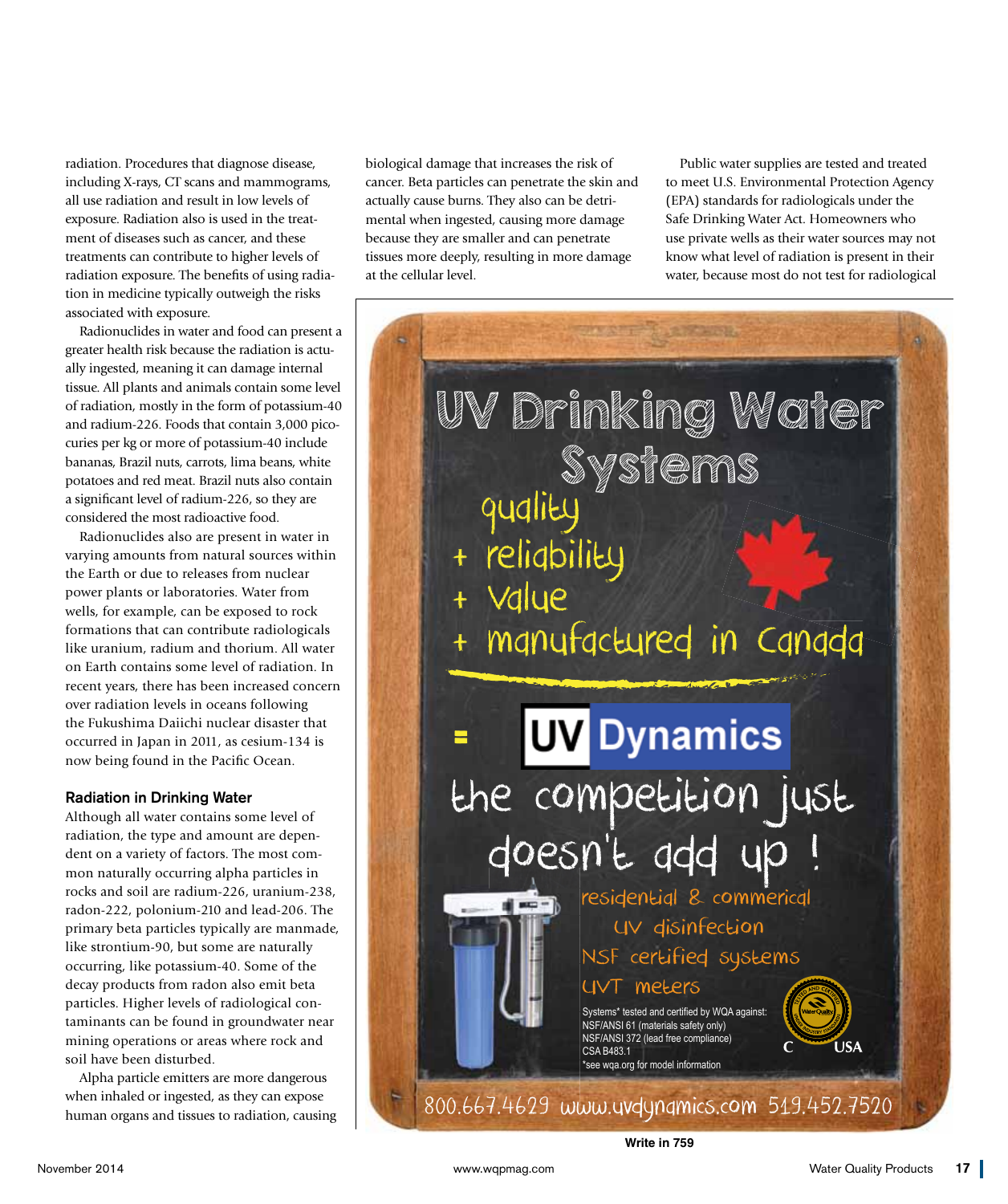## **TESTING**

contaminants. There are several reasons why people do not test their private wells—one of the foremost being that they do not even know they could be at risk. Some states require radon testing for real estate transactions and provide detailed information on the risks of radon;

however, there is a lack of information about other radiological contaminants in general.

As water quality and treatment professionals, we have a responsibility to educate private well owners about the possible presence of radiologicals in their well water.

### **Resources on Radiologicals**

#### **U.S. Geological Survey**

- Web page: "Radionuclides: Radon and Other Radiochemicals," *http://water.usgs.gov/owq/ topics.html#rado*
- Report: "Principal Aquifers Can Contribute Radium to Sources of Drinking Water Under Certain Geochemical Conditions," *http://pubs. usgs.gov/fs/2010/3113/*
- Web page: "Drinking Water Exposure to Chemical and Pathogenic Contaminants:

Radionuclides," *http://health.usgs.gov/dw\_ contaminants/radionuclides.html*

#### **U.S. Environmental Protection Agency**

- Web page: "Why Are Some Atoms Radioactive?," *http://www.epa.gov/ radiation/understand/radiation.html*
- Web page: "Basic Information About Radionuclides in Drinking Water," *http://water. epa.gov/drink/contaminants/basicinformation/ radionuclides.cfm*

One great source of information on radiological contaminants in groundwater is the U.S. Geological Survey (USGS), which has conducted several studies about radiologicals in groundwater and has a variety of resources available on its website (www.usgs.gov). State USGS educational centers also may offer more geographic-based information.

Knowing which radionuclides are present and at what levels is helpful in determining the best water treatment solution. Some treatment options, such as carbon, actually can adsorb radon and become a disposal concern if not changed out at the proper frequency, based on the level of radon. Those who do not change out carbon filters and tanks on a regular basis can increase not only their exposure to radiological contaminants, but also the exposure of workers who handle used filters and re-bed carbon tanks.

Ion exchange media also can be used to treat certain radiological contaminants. Cation exchange resin can remove radium and

Tackle heavy metals, chlorine, hydrogen sulfide and scale. Reduce filter maintenance costs.

Improve GAC life. Boost RO and IX systems' performance.